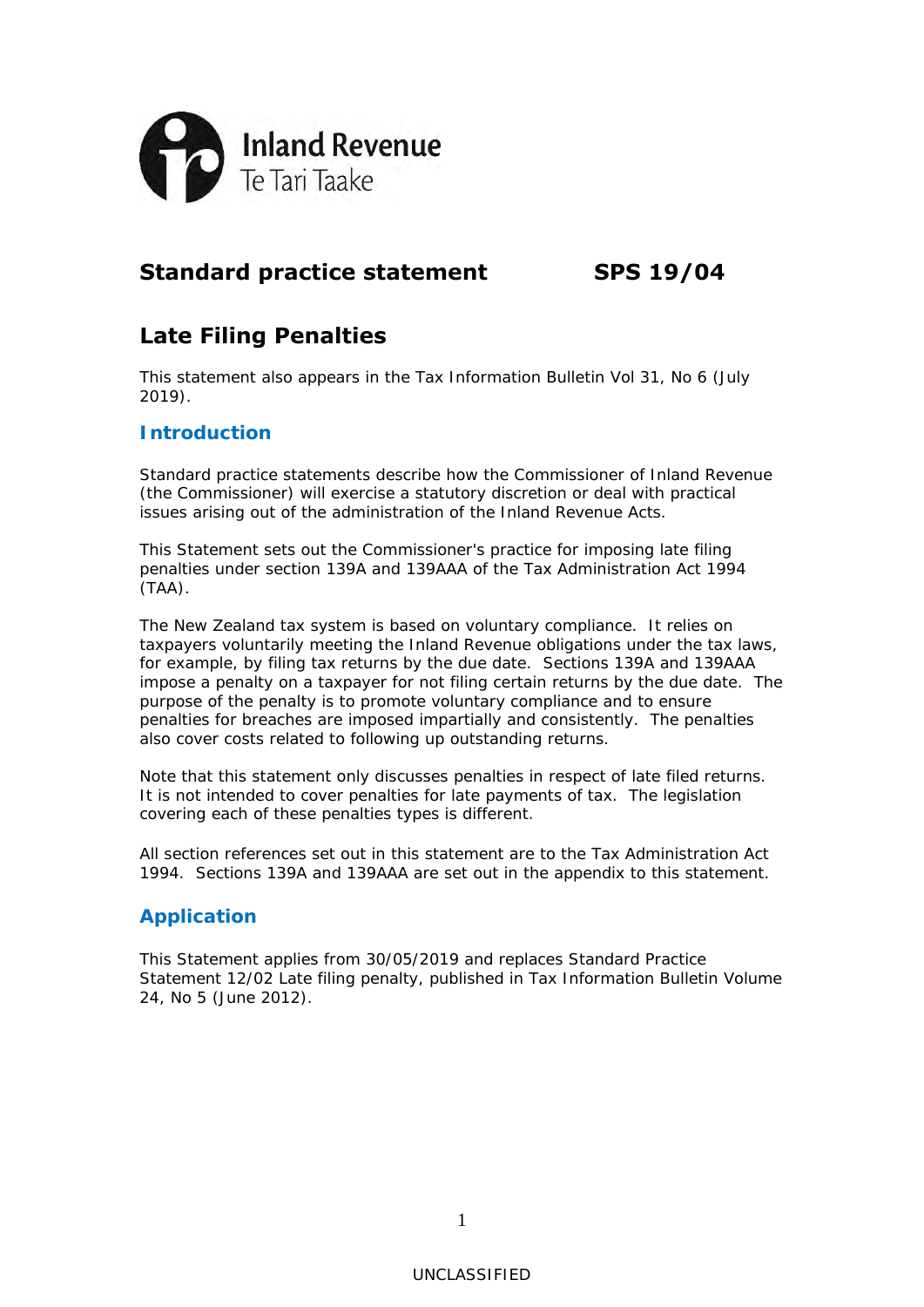## **Standard practice**

### **Summary**

- 1. Under section 139A and 139AAA, a late filing penalty applies to:
	- annual tax returns;
	- annual ICA returns required to be filed under section 69(1) and (2)(a) by an Australian ICA company that is not required to file a return of income;
	- ACC reconciliation statements;
	- a multi-rate PIE return required under section 57B;
	- a Resident Land Withholding Tax (RLWT) statement required under section 54B;
	- employment income information;
	- GST returns (section 139AAA).
- 2. Except in the case of a late filing penalty for employment income information or GST returns, the Commissioner must give at least 30 days' notice to the taxpayer of the intention to impose a late filing penalty. The Commissioner must provide such a notice either in writing or by public notification to a taxpayer or group of taxpayers. If the outstanding return is filed within the 30-day period, or an extension of time is granted to file the outstanding return, the penalty will not be imposed.
- 3. For employment income information and GST returns, the Commissioner must notify the taxpayer that the late filing penalty is payable when a taxpayer fails to file the information or GST return on time. If the taxpayer files that same type of return (GST or employment income information) late in the succeeding 12 months, a late filing penalty will automatically be applied.
- 4. The amount of the late filing penalty for annual tax returns is based on the amount of net income. If the net income is:

| $\bullet$ | below \$100,000, the penalty is  | \$50  |
|-----------|----------------------------------|-------|
| $\bullet$ | between \$100,000 to \$1,000,000 | \$250 |

- $above $1,000,000$   $$500$
- 5. The amount of the late filing penalty for employment income information and an annual ICA return required to be filed by an Australian ICA company is \$250. The amount of late filing penalty for multi-rate PIE returns and RLWT statements is also \$250.
- 6. The amount of the late filing penalty for a GST return is:
	- \$250 for registered persons who account for GST using the invoice or hybrid basis;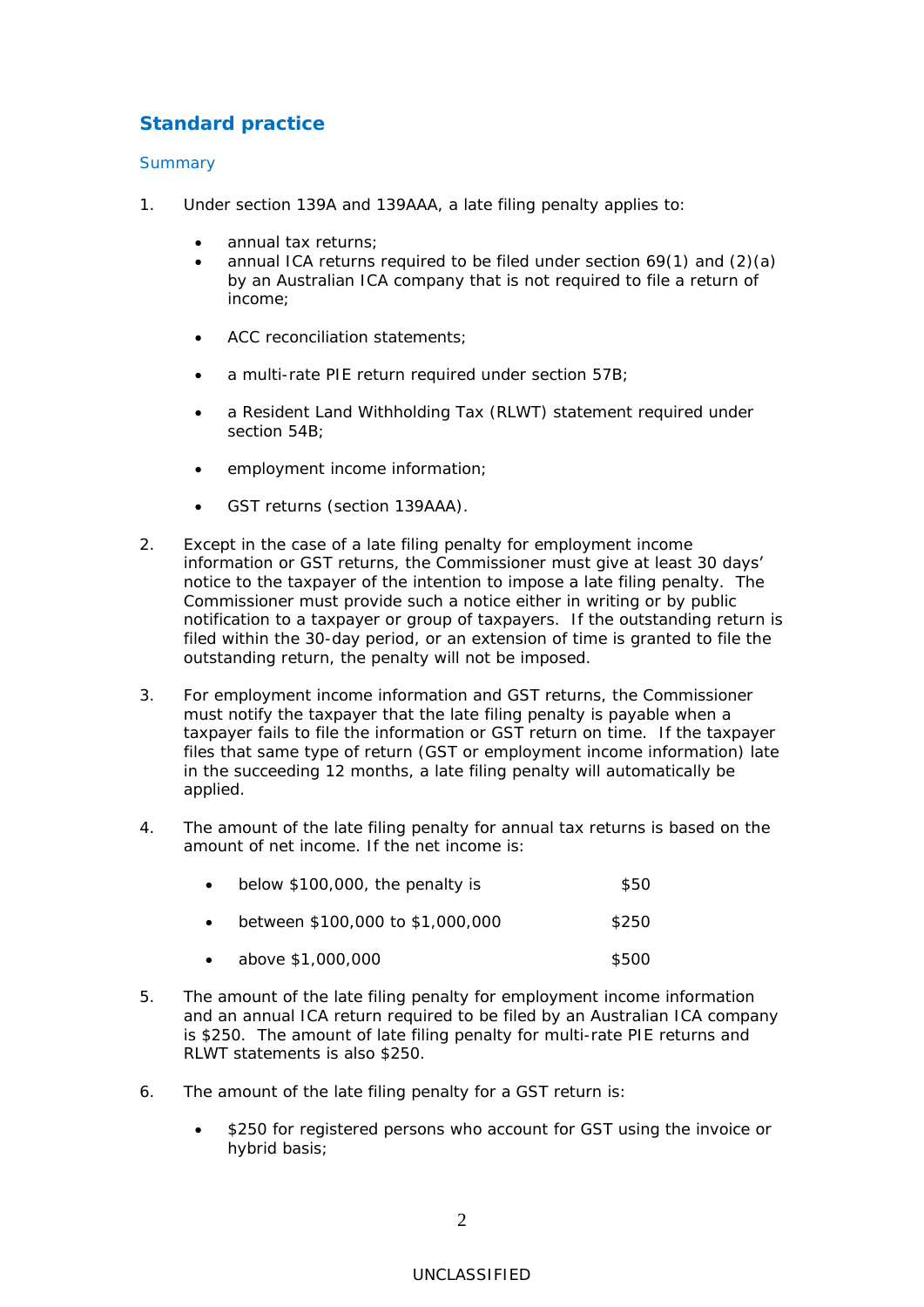\$50 for registered persons who account for GST using the payments basis.

## **Detailed discussion**

### Imposing the late filing penalty

- 7. The Commissioner's practice is that a late filing penalty may be imposed on the following:
	- income tax returns for individuals and companies (IR3 & IR4)
	- annual ICA returns required to be filed under section 69(1) and 69(2)(a) by an Australian ICA company that is not required to file a return of income for an income year that corresponds to an imputation year (IR4J)
	- multi-rate PIE returns
	- RLWT statements
	- employment income information; and
	- GST returns.
- 8. A late filing penalty will be imposed in the following circumstances.

#### Income Tax returns

- 9. A late filing penalty will be imposed in respect of an outstanding IR3 or IR4 income tax return in the following circumstances:
	- the return is not filed by the due date, and is not subject to an extension of time arrangement; or
	- the return is subject to an extension of time arrangement, and is not filed by the date agreed to in that arrangement; or
	- an extension of time arrangement is withdrawn from a tax agent, and the return(s) are not filed by the date specified when the extension of time was withdrawn; or
	- the return is for a client of a tax agent with an extension of time arrangement and is not filed by the 31st of March in the year immediately following the income year to which the return applies.
- 10. Before imposing a late filing penalty, the Commissioner will provide written notification of at least 30 days, either by public notification or directly to the taxpayer.
- 11. The amount of the penalty for outstanding income tax returns is initially based on the minimum penalty of \$50. Once the return is received the amount of the penalty is checked and if the net income is in a different bracket to that minimum amount, the penalty is amended. The minimum penalty remains payable if the return is subsequently filed and shows a loss.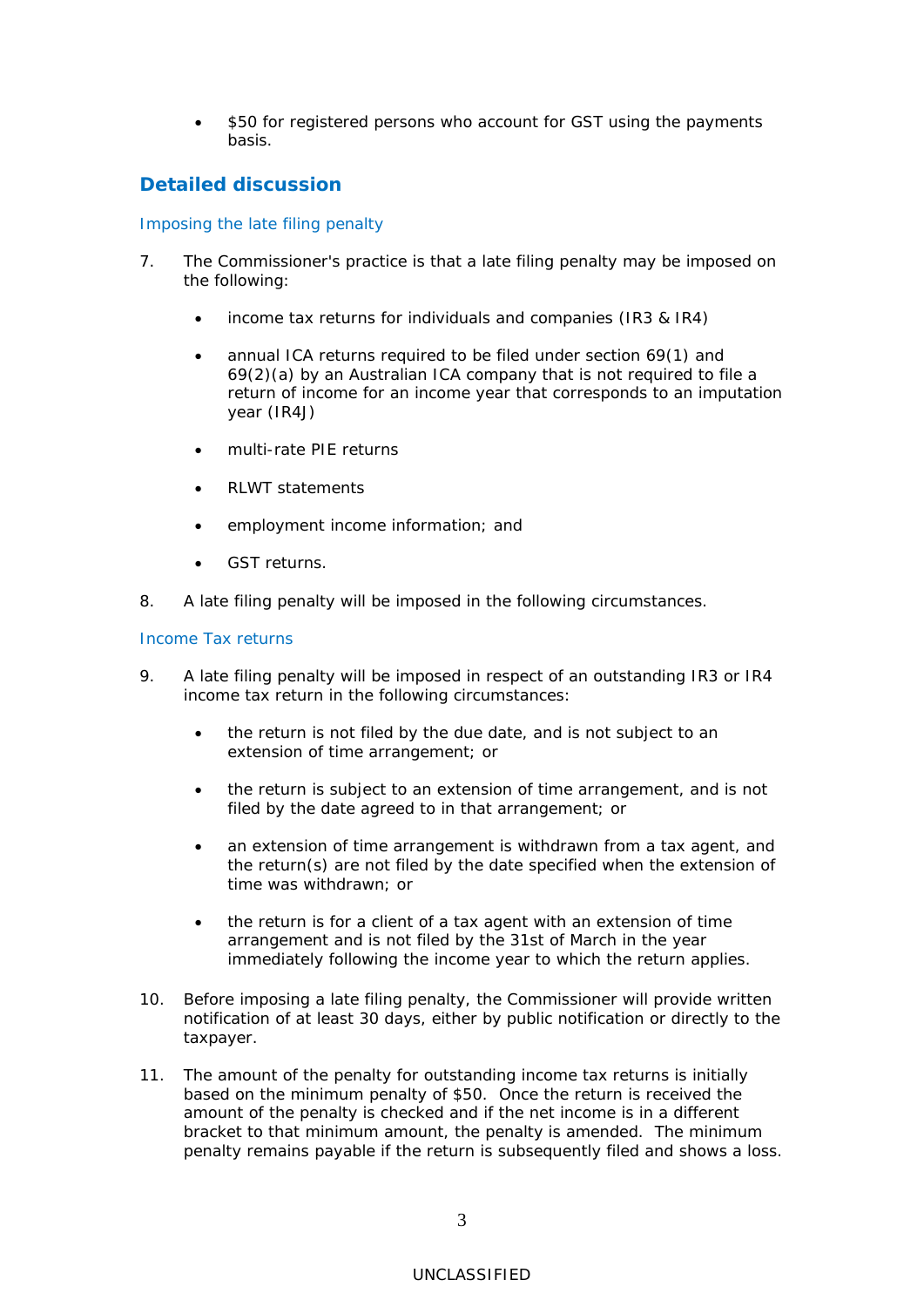12. The due date for payment of a late filing penalty is the later of a date specified by the Commissioner, not being less than 30 days after the date of the notice informing of the imposition of the penalty, and the terminal tax date for the tax year to which the return relates.

#### Annual ICA returns

- 13. An annual ICA return required to be filed under section 69(1) and 69(2)(a) by an Australian ICA company that is not required to file a return of income for an income year that corresponds to an imputation year (IR4J) are also subject to the late filing penalty regime. A 30-day notice will automatically be issued when the annual ICA return has not been filed by the due date.
- 14. Following that period, the \$250 penalty is automatically imposed.

#### Multi-rate PIE returns

15. The late filing penalty process for these returns is the same as for annual ICA returns. The amount of the penalty is also set at \$250.

#### Residential Land Withholding Tax statements

16. The person liable to file an RLWT statement under section 54B is liable to a late filing penalty when the statement is not filed by the due date. This is not an automated process. However, the 30-day notice will still be issued when appropriate. Note that this provision also applies when a "Nil" return is required under section 54B(2). Following that 30-day period, the \$250 late filing penalty will be imposed.

#### Employment income information

- 17. From 1 April 2019, most employers must payday file requiring them to file employment income information within certain timeframes for each payday instead of filing an Employer monthly schedule (IR348).
- 18. While employers are getting used to the new payday filing rules Inland Revenue will take a three-stage approach to the application of any late filing penalties.
	- The first time an employer fails to file employment income information by the due date, the Commissioner may initially look to educate and assist employers to comply with this requirement.
	- Future defaults may result in the issue of a warning notice to the employer advising a late filing penalty will not be imposed this time, but in future if the information is not filed on time a late filing penalty of \$250 will be imposed.
	- If, within 12 months of the warning notice being issued, a further default in filing employment income information occurs, a late filing penalty will be imposed in respect of that employment income information.

Note that this three-stage approach, involving the first education step, is intended to apply only while employers get used to their new payday filing obligations. In time it is intended that Inland Revenue will revert to using a two-stage approach, involving a warning letter, and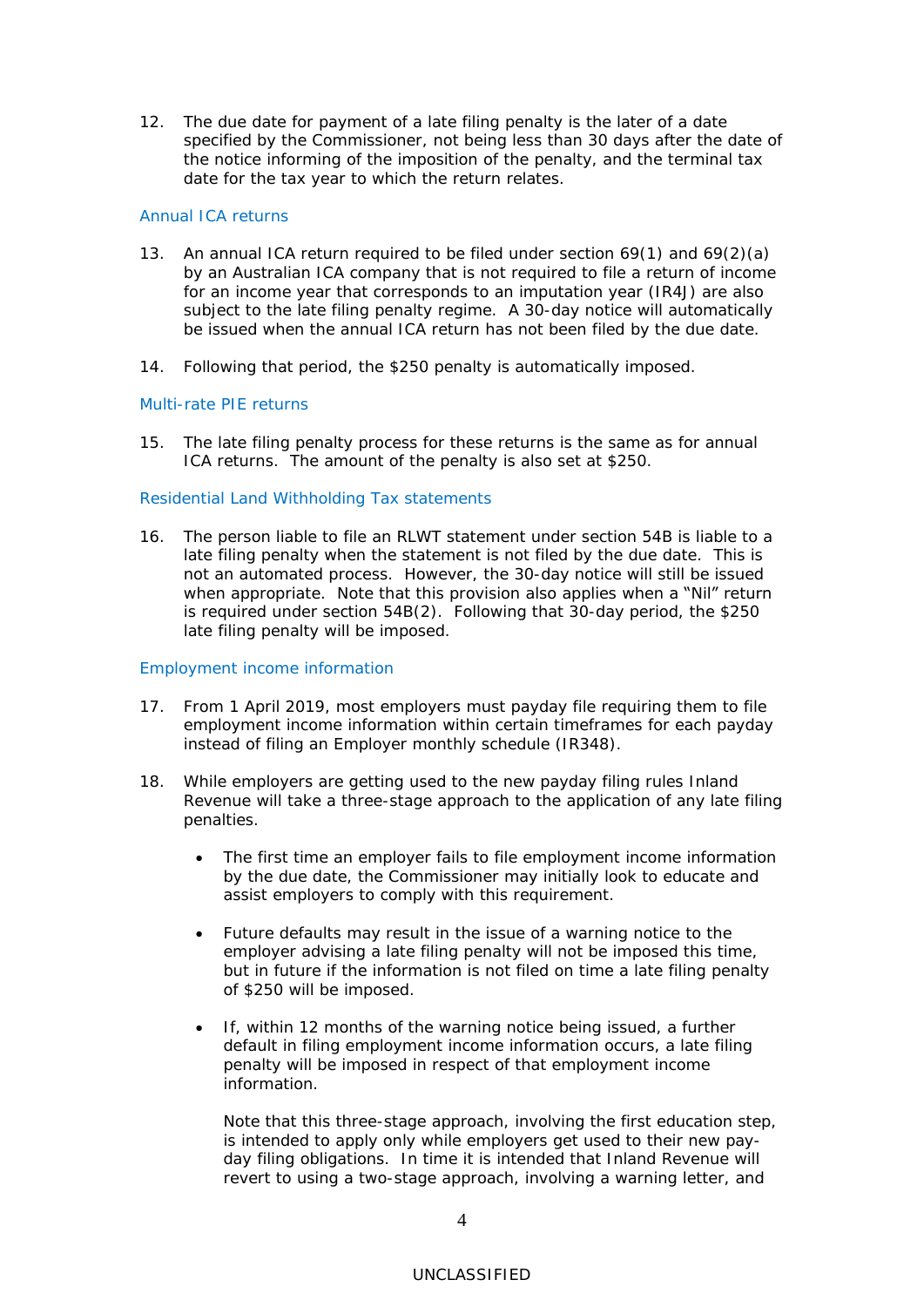then imposing a late filing penalty if a further default occurs within 12 months.

Taxpayers will be advised before any change to the two-stage approach is implemented.

- 19. The late filing penalty of \$250 will be a single penalty imposed monthly regardless of how many times an employer fails to provide the employment income information during a month.
- 20. If, following the warning notice, the employer files all employment income information on time for 12 months and then defaults again, a further warning notice will be issued. That is, the customer has a "clean sheet" and the process restarts.
- 21. There is no longer a requirement for employers to file "Nil" returns when no employment occurs for a month. Inland Revenue expects to be able to determine when late filing penalties should be imposed. However, employers should advise Inland Revenue if they expect in future not to file employment income information in some months when this has previously happened.
- 22. The due date for payment of a late filing penalty is 30 days after the end of the month in which the information was due to be filed.

#### GST returns

- 23. The first time a registered person files the GST return late, they will be advised that if they are late in filing another of the GST returns within the next 12 months a late filing penalty will be imposed on that second late return. If the registered person files all the GST returns on time for the 12 months following a warning notice and then defaults again, a further warning notice will be issued. That is, the customer has a "clean sheet" and the process restarts.
- 24. The amount of the late filing penalty for GST returns are:
	- \$250 if the invoice or hybrid basis is used at the time the return is due; or
	- \$50 if the payments basis is used at the time the return is due.
- 25. The penalty is due by the 28th of the second month following the end of the relevant taxable period (or 15 February if the late return was due 15 January or 7 June if the late return was due 7 May).

#### Reversal or remission of late filing penalty

- 26. The Commissioner's practice is that the late filing penalty may be reversed if:
	- the return was filed before the date the late filing penalty was imposed, but had not been "lodged" by Inland Revenue; or
	- the return or employment income information was not required to be filed; or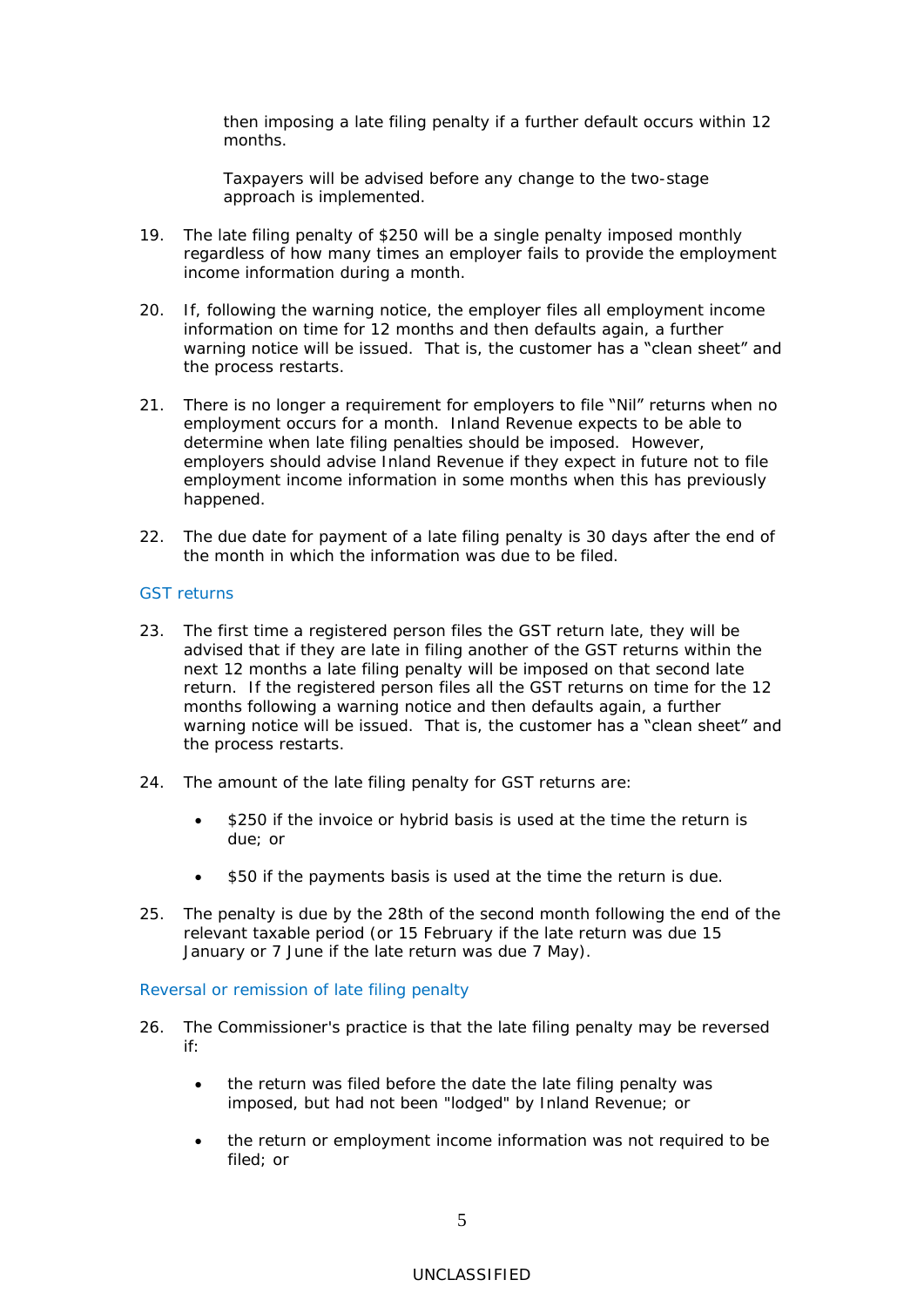- In respect of employment income information, the taxpayer did not pay any salary or wages even though a registered employer.
- 27. The Commissioner's practice is that the late filing penalty may be remitted if the legislative criteria regarding the remission of penalties and interest contained in sections 183A or 183D are met. Remission of penalties and interest is discussed in Standard Practice Statement 18/04
- 28. The Commissioner's practice is that the late filing penalty will not be remitted if:
	- The taxpayer has an extension of time arrangement as a client of a tax agent, but the agent had not notified the Commissioner that the taxpayer was their client before the late filing penalty was imposed.
	- The taxpayer was granted an extension of time arrangement (either as a client of a tax agent or individually), after the late filing penalty was imposed.

This Standard Practice Statement is signed on 30 May 2019.

**Rob Wells** Manager, OCTC Technical Standards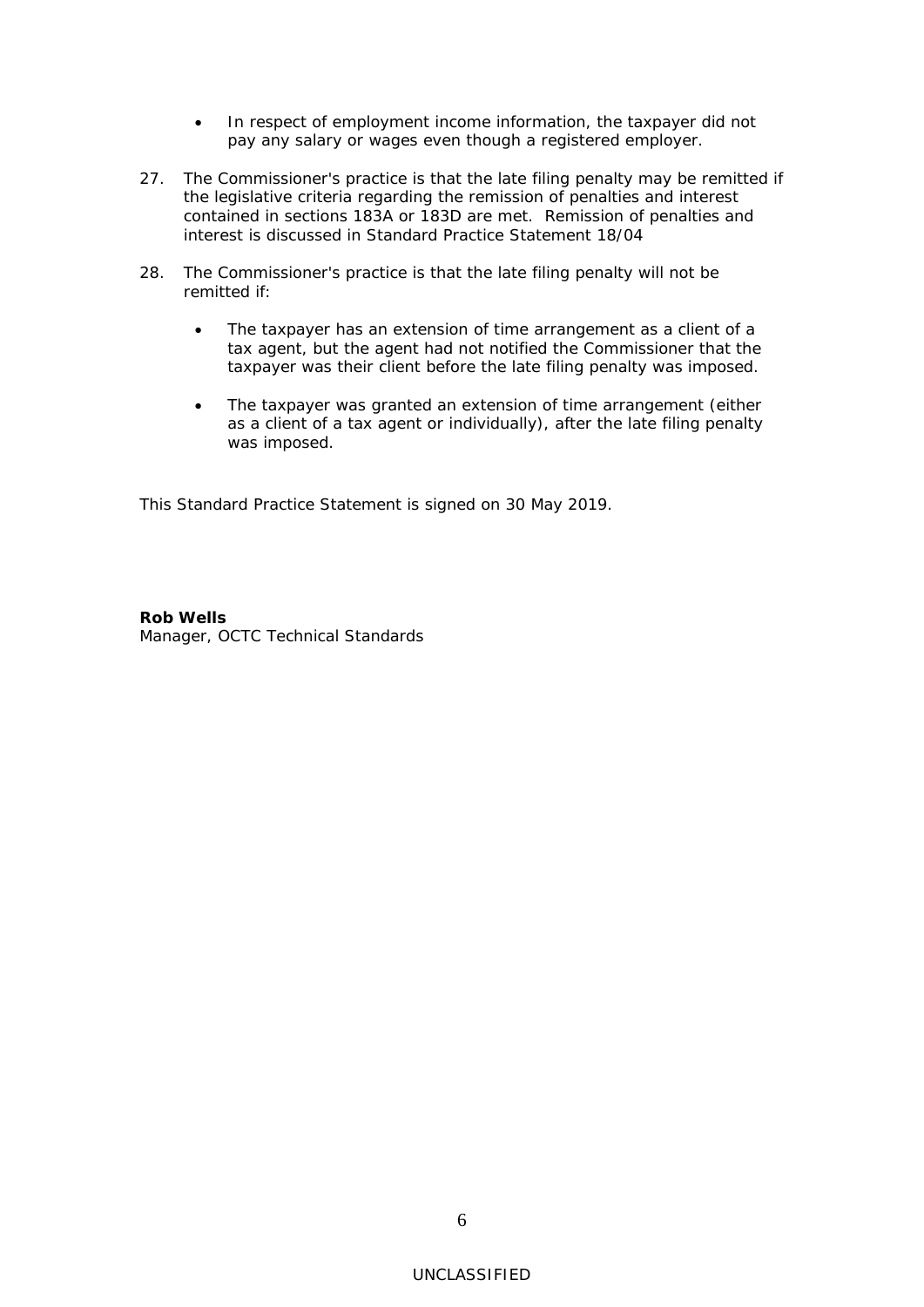## **APPENDIX: Legislation**

### **Tax Administration Act 1994**

## **139A Late filing penalties**

- (1) This section applies to tax returns required to be furnished under sections 33, 41 to 44, and 79 (in this Part, "annual tax returns"), the annual ICA return required to be furnished under section 69(1) and (2)(a) by an Australian ICA company that is not required to furnish a return of income for a tax year, the reconciliation statement required to be provided under regulation 3 of the Accident Rehabilitation and Compensation Insurance (Earnings Definitions) Regulations 1992 or regulation 15 of the Accident Insurance (Premium Payment Procedures) Regulations 1999 or any successor to that regulation made under the Injury Prevention, Rehabilitation, and Compensation Act 2001, and the employment income information required to be provided under sections 23E to 23J.
- (2) A taxpayer is liable to pay a late filing penalty if-
	- (a) the taxpayer does not complete and provide on time
		- (i) an annual tax return:
		- (ii) an annual ICA return required to be furnished under section 69(1) and (2)(a):
		- (iii) a reconciliation statement:
		- (iiib) a return required to be furnished under section 57B:
		- (iiic) a statement for payment of RLWT required to be provided under section 54B
		- (iv) their employment income information; and.
	- (b) The Commissioner notifies the taxpayer that the penalty is payable.
- (3) The late filing penalty for an annual tax return for a taxpayer with net income-
	- (a) Below \$100,000, is \$50;
	- (b) Between \$100,000 and \$1,000,000 (both figures inclusive), is \$250;
	- (c) Above \$1,000,000, is \$500.
- (4) The late filing penalty for an ICA return or reconciliation statement, or employment income information is \$250.
- (5) Except in the case of a late filing penalty resulting from an employment income information or from a tax return required under sections 16 to 18 of the Goods and Services Tax Act 1985, the Commissioner must, not less than 30 days before imposing a late filing penalty, –
	- (a) Send notice to a taxpayer that a late filing penalty may be imposed if a return specified in the notice is not filed; or
	- (b) Publicly notify that a late filing penalty may be imposed on taxpayers who omit to file the required return.
- (6) Subsections (7) to (9) apply in relation to a late filing penalty when a taxpayer fails to provide income information to the Commissioner by a due date when, for the 12 month period before the due date, the taxpayer has delivered on time all the required income information.
- (7) Subject to subsection (9), the Commissioner must notify the taxpayer,-
	- (a) first, that a late filing penalty will be payable for a further failure to provide income information on time:

### UNCLASSIFIED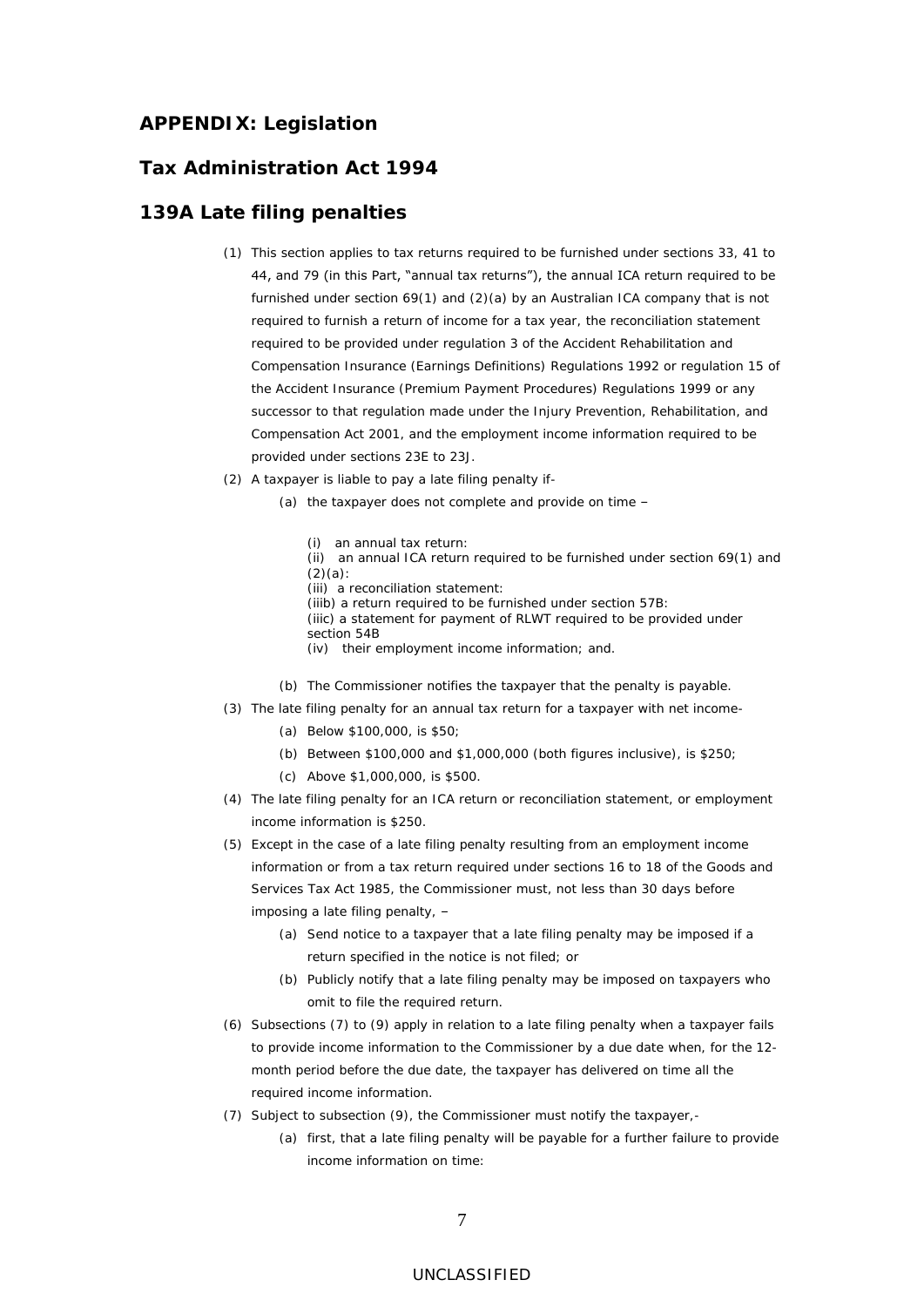- (b) secondly, that the penalty is payable when a further failure occurs after the matter referred to in paragraph (a) has been given.
- (8) For employment income information, the maximum penalty that may be imposed in relation to a month, regardless of the number of failures to provide employment income information, is \$250.
- (9) Despite subsection (7), a taxpayer is not liable to pay a late filing penalty in relation to employment income information if the Commissioner considers that, in a particular case or class of cases, a penalty should not be imposed. However, the Commissioner's discretion may be exercised only if-
	- (a)
	- (b) it is necessary because of resource constraints imposed on the Commissioner during the period of co-existence of two Inland Revenue software platforms, and
	- (c) the taxpayer's non-compliance is not serious or unreasonable.

## **139AAA Late filing penalty for GST returns**

- (1) This section applies to a tax return (a **GST return)** required to be furnished by a registered person under sections 16 to 18 of the Goods and Services Tax Act 1985.
- (2) A registered person is liable to pay a late filing penalty if-
	- (a) the registered person does not complete and provide a GST return by the due date for filing the GST return; and
	- (b) the GST registered person has failed to file on time a GST return due in the period-
		- (i) beginning with the later of 1 April 2008 and the day 12 months before the due date; and
		- (ii) ending before the due date; and
	- (c) the Commissioner notifies the registered person that the penalty is payable.
- (3) The late filing penalty for a GST return for a registered person is-
	- (a) \$250, if on the due date for filing the GST return the registered person accounts for tax payable on an invoice basis or hybrid basis; or
	- (b) \$50, if on the due date for filing the GST return the registered person accounts for tax payable on a payment basis.
- (4) The Commissioner must-
	- (a) give notice to the registered person that a late filing penalty will be payable for a further failure to file a GST return on time, if the registered person has filed on time all GST returns due for filing in the period-
		- (i) beginning with the later of 1 April 2008 and the day 12 months before the due date; and
		- (ii) ending before the due date; or
	- (b) give notice to the registered person that the penalty is payable, if the registered person has not filed on time all GST returns due for filing in the period referred to in paragraph (a).

#### UNCLASSIFIED